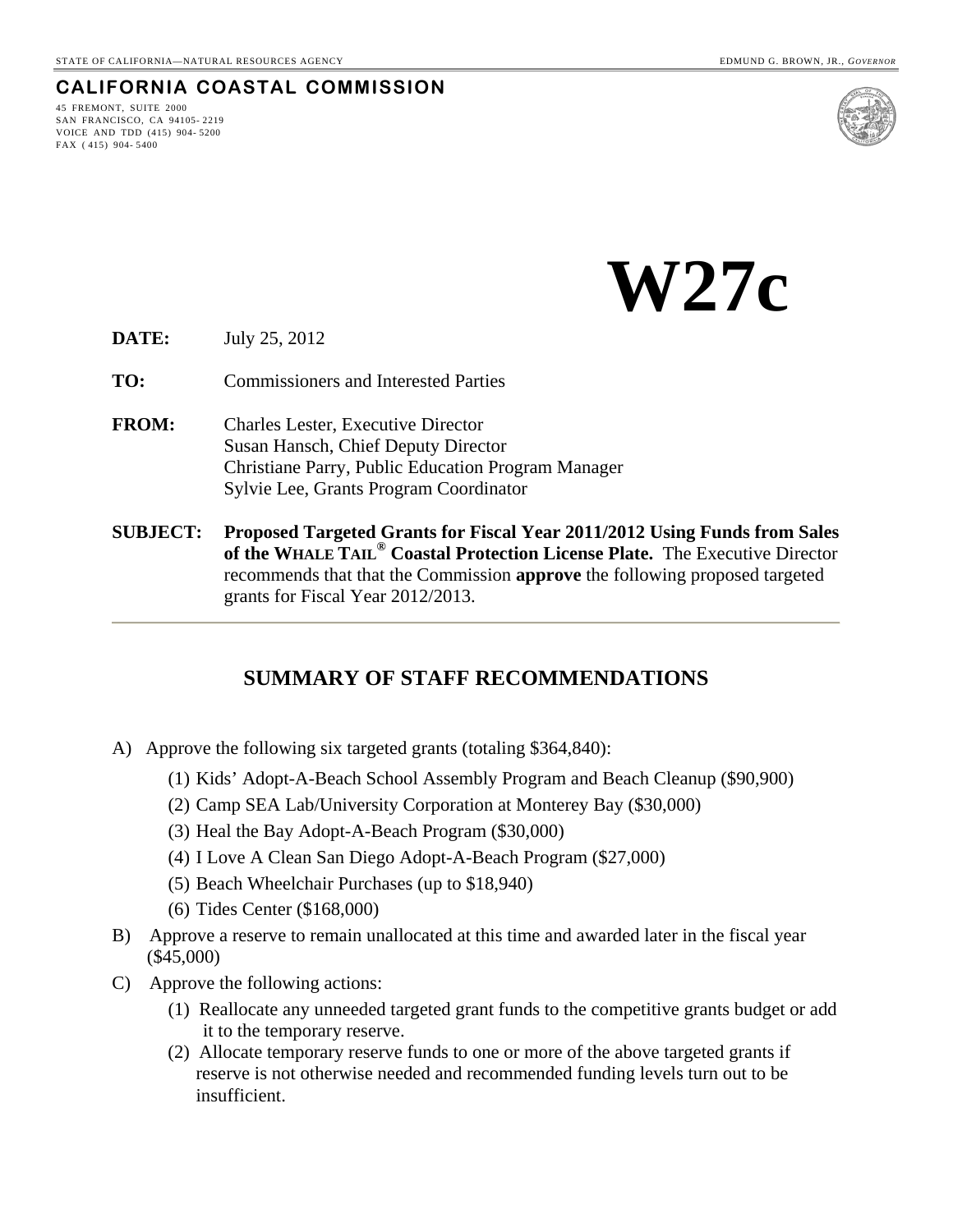## **I. MOTION AND RESOLUTION**

#### **Motion:**

*I move that the Commission approve the funding allocations set forth in the staff recommendation.* 

Staff recommends a **YES** vote on the foregoing motion. Passage of this motion will result in authorization of the Executive Director to enter into the appropriate agreements for disbursing the available funds. The motion passes only by affirmative vote of a majority of the Commissioners present.

#### **Resolution:**

*The Commission hereby approves and authorizes the Executive Director to: a) enter into the appropriate contracts for six targeted projects;* 

 *b) set aside a temporary reserve of \$45,000,* 

- *c) reallocate any unneeded targeted grant funds currently being approved to the WHALE TAIL® competitive grants budget or to the temporary reserve; and*
- *d) increase targeted grant amounts if necessary using temporary reserve funds.*

### **II. INTRODUCTION**

The California Coastal Commission's WHALE TAIL® License Plate was established as a mechanism through which the public can contribute funds to coastal and marine education programs in California. For each new plate that is sold, approximately \$13.85 is deposited in the California Beach and Coastal Enhancement Account (CBCEA). Annual renewal fees deposit approximately \$19.70 per plate into the account. Additional funds are deposited in the Environmental License Plate Fund (ELPF), which funds environmental programs in other state agencies. As of June 30, 2012, 206,845 license plates have been sold. WHALE TAIL® License Plate sales and renewal fees (plus miscellaneous other small fees) have contributed \$19.4 million to the CBCEA, and \$47 million to the ELPF. (The additional fees that are charged for personalized plates go to the ELPF.)

California Vehicle Code Section 5067 dictates how the funds raised by sales of the WHALE TAIL® plate and deposited in the CBCEA account are to be used:

*"Upon appropriation by the legislature, the money in the account (CBCEA) shall be allocated by the Controller as follows: (A) First to the California Coastal Commission for expenditure for the Adopt-A-Beach program, the Beach Cleanup Day program, coastal public education programs, and grants to local governments and nonprofit organizations for the costs of operating and maintaining public beaches related to these programs." (B) Second, from funds remaining after the allocation required under subparagraph (A), to the State Coastal Conservancy for coastal natural resource restoration and enhancement projects and for other projects consistent with the provisions of Division 21 (commencing with Section 31000) of the Public Resources Code.* (As amended in 2004 in Budget Trailer Bill SB 1107.)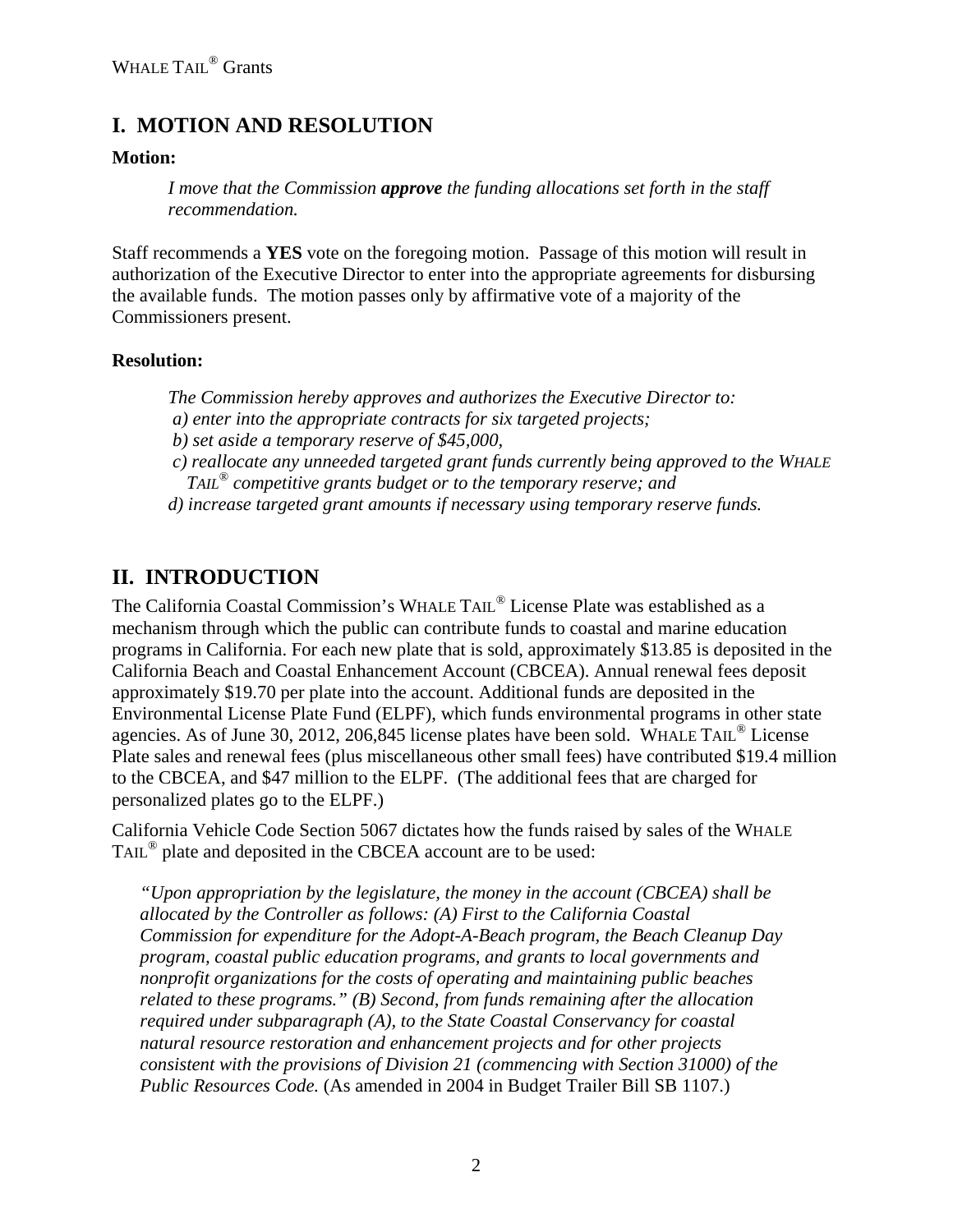### **Grantmaking Budget**

The Governor's budget for FY2011/12 includes \$798,000 in funds from the CBCEA for local assistance grants. This report describes the staff's recommendations for expenditure of these funds. The staff proposes to devote approximately 46 percent of the funding (\$364,840) for grants to targeted projects. These are high priority projects that are an outgrowth of work begun under previous Commission grants or linked to existing Commission programs and the goals of the Commission's strategic plan.

The staff proposes to allocate approximately 5.5 percent (\$45,000) to a temporary reserve and the remaining 48.5 percent of the funding (\$388,160) to the competitive grants program for coastal and marine education projects throughout California. Commission action on the competitive grants will be required at a future meeting, following advertisement of the availability of grant funds.

# **III. APPROVAL OF SIX TARGETED GRANTS**

The staff is eager to continue applying the proceeds of the WHALE TAIL<sup>®</sup> Plate sales to coastal and marine education and related projects to educate and involve the public in the protection of marine and coastal resources. In addition, the implementation of these programs will make visible to the public the positive impacts of the license plate program. In turn, this heightened visibility will help generate additional sales.

The staff recommends six projects for immediate funding. These projects are consistent with the legislative requirements and with the criteria applied to the competitive grants program. The grants will be subject to the reporting requirements and rules as set forth for the WHALE TAIL® Competitive Grants. The staff recommends the following grants:

- (1) Kids' Adopt-A-Beach School Assembly Program and Beach Cleanup (\$90,900)
	- a. Funds would be awarded to Friends of the Dunes, Richardson Bay Audubon Center, Fresno Chaffee Zoo, Malibu Foundation for Environmental Education, Orange County Coastkeeper, I Love A Clean San Diego, and National Fisheries Conservation Center.
- (2) Camp SEA Lab (\$30,000)
- (3) Heal the Bay Adopt-A-Beach Program (\$30,000)
- (4) I Love A Clean San Diego Adopt-A-Beach Program (\$27,000)
- (5) Beach Wheelchair Purchases (up to \$18,940 for up to five chairs)
	- a. Funds would be awarded to California State Parks (for two chairs in the Mendocino Sector), Environmental Traveling Companions (for one chair in Sausalito), and Crystal Cove Alliance (for two chairs at Crystal Cove State Park).
- (6) Tides Center (\$168,000)

## **(1) \$90,900 FOR KIDS' ADOPT-A-BEACH SCHOOL ASSEMBLY PROGRAM AND BEACH CLEANUP**

This program was started in Los Angeles County in 1993 by the Malibu Foundation for Environmental Education with the support of the Coastal Commission, and has since then expanded into five additional locations, coordinated by separate partner grantees – San Diego (I Love a Clean San Diego), Orange County (Orange County Coastkeeper), Fresno (Chaffee Zoo), San Francisco (Richardson Bay Audubon Center), and Humboldt Bay (Friends of the Dunes).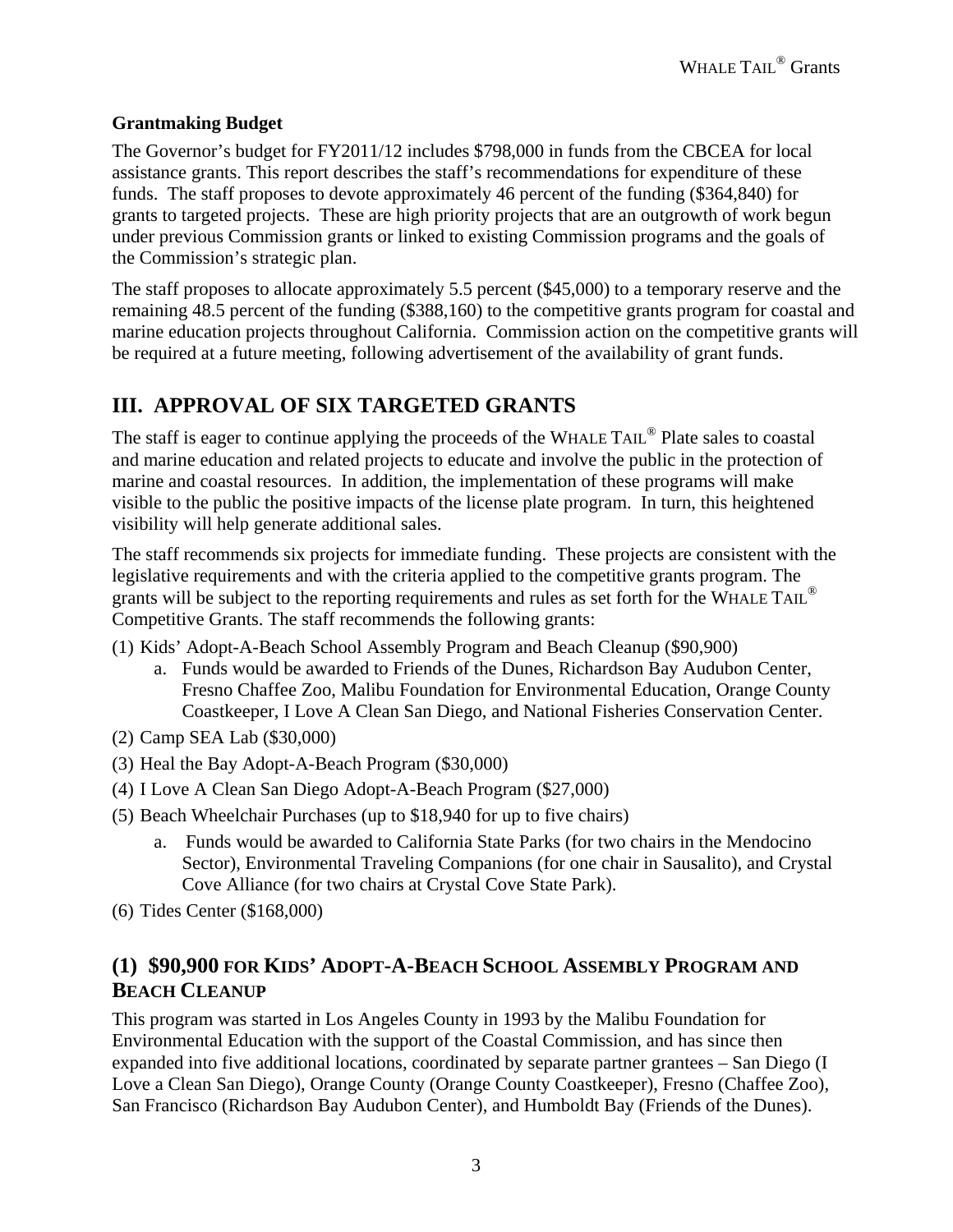The assembly involves a PowerPoint presentation and discussion of the dangers of debris in the world's oceans, recycling, litter reduction, and the storm drain system. The presentation helps to inspire children to care for the marine environment. Teachers are encouraged to conduct additional related activities with their classes. At the end of the school year, the students are taken on a field trip to conduct a beach cleanup on "Kids' Ocean Day," coinciding with World Oceans Day on June 8th. The program provides bus transportation to the beach. At the conclusion of the cleanup, the students create an aerial art display by standing in formation to spell out an ocean conservation message which is photographed from above. (Aerial art coordination is funded through the National Fisheries Conservation Center.) This program targets low-income and inland communities and currently involves over 8,000 children per year.

**Program History.** In 1998 the program came to the San Francisco Bay Area, where the program is currently coordinated by Richardson Bay Audubon. In 1999 the Commission launched a program in San Diego. In 2001 the program expanded inland for Fresno students to travel to Monterey Bay, and in 2002 it expanded to Humboldt County. In 2003, sites were added in Orange County and San Luis Obispo County (this site held its final program in 2008). The Commission provided the program with \$28,000 in FY1998/99 and FY1999/2000, \$40,000 in FY2000/01, \$54,000 in FY2001/02, \$85,500 in FY2002/03, \$84,700 in FY2003/04, \$88,500 in FY2004/05 and FY2005/06, \$107,740 in FY2006/07, \$98,500 in FY2007/08, and \$86,900 in FY2008/09 through FY2011/12, divided each year into grants to partner organizations.

**Proposal.** For FY2011/12, the staff proposes a total of \$90,900 to continue programs in the geographic regions listed above. This funding level would provide the same level of support as last year for almost all grantees, with a \$4,000 increase for Orange County Coastkeeper so that program can expand to a full-sized event for 1,000 students.

# **(2) \$30,000 FOR CAMP SEA LAB**

Camp SEA Lab ("Science, Education, and Adventure") is an ocean science camp which provides an intensive setting where children live and play together as they learn about the ocean, marine science, environmental stewardship and conservation, and the Monterey Bay National Marine Sanctuary. Camp SEA Lab serves youth ages 8-16 and offers them hands-on science activities while introducing them to career opportunities in marine science. Fees are on a sliding scale and a significant percentage of campers receive scholarships. Camp SEA Lab reaches approximately 1,000 students a year and offers day and residential summer camps, an outdoor science school, family workshops, and teacher professional development. University Corporation at Monterey Bay (a nonprofit serving CSU Monterey Bay) serves as the fiscal agent for this project.

**Program History.** The Commission has awarded SEA Lab fourteen WHALE TAIL<sup>®</sup> grants: \$25,000 in FY1998/99, \$45,000 the following year, \$60,000 in FY2000/01 through FY2009/10, \$50,000 in FY2010/11, and \$40,000 in FY2011/12. As a requirement of its FY2008/09 Coastal Commission grant, Camp SEA Lab developed a financial plan illustrating how it could become less dependent on WHALE TAIL® grant funds in the future. The financial plan approved by the Commission staff outlined one last \$60,000 grant in FY2009/10, a \$50,000 grant in FY2010/11, and future grants in diminishing amounts ending with \$15,000 from the Commission in FY2013/14 and \$0 in FY2014/15.

**Proposal.** The staff proposes a \$30,000 grant in order to remain consistent with Camp SEA Lab's approved financial plan, which includes a \$30,000 funding level for FY2012/13.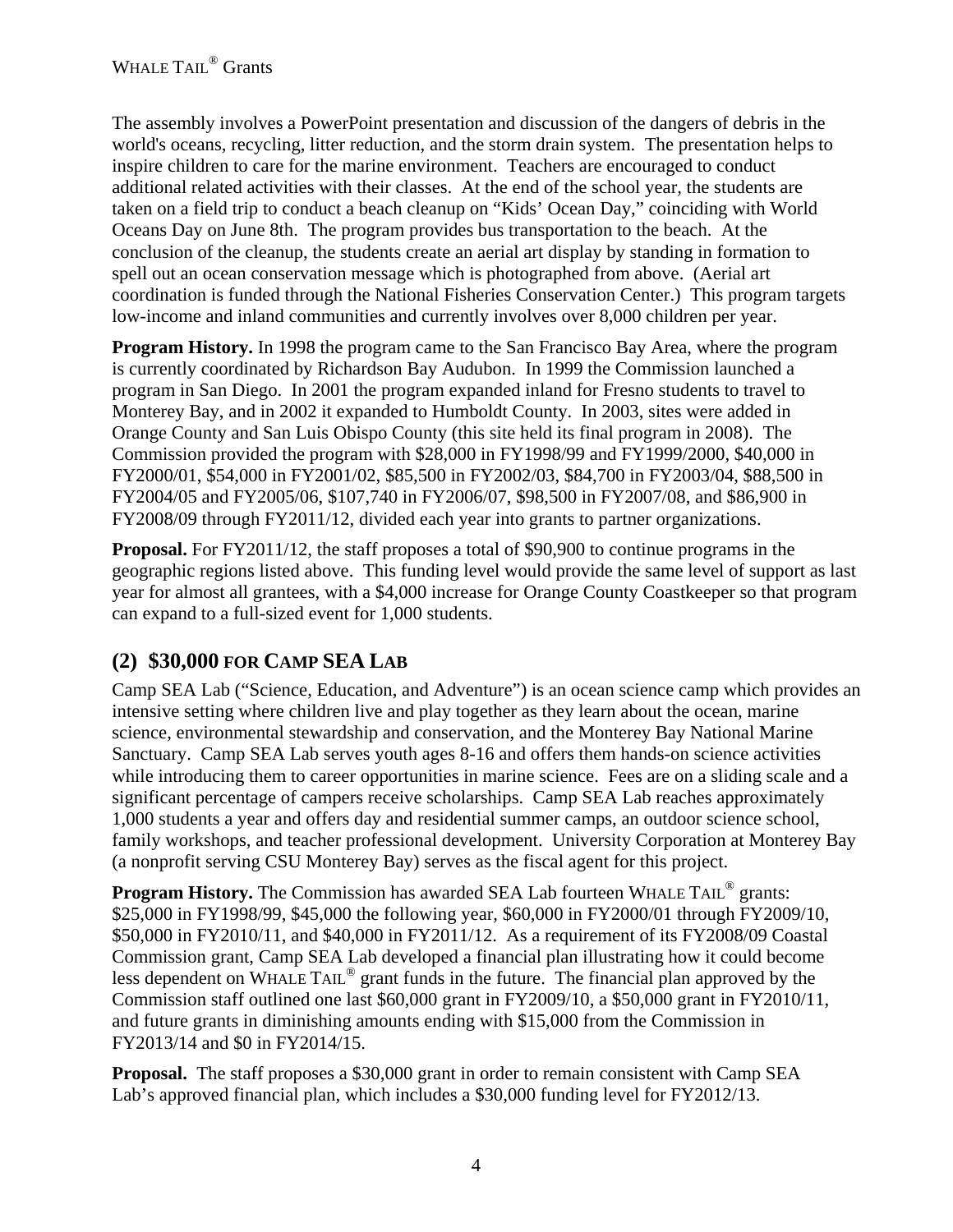## **(3) \$30,000 FOR HEAL THE BAY ADOPT-A-BEACH PROGRAM**

Heal the Bay is an environmental organization serving as the coordinator for both the Adopt-A-Beach Program and Coastal Cleanup Day for Los Angeles County. As the coordinator of the Adopt-A-Beach program, the organization arranges cleanups for Adopt-A-Beach volunteers committed to cleaning a beach three times and provides them with supplies. Heal the Bay also arranges one-time cleanups and hosts monthly "Nothin' But Sand" public cleanup events; maintains an interactive database where cleanup volunteers enter data on their trash collected and the public can run reports and view and graph the data; and also offers an educational component.

This educational component includes presentations to the volunteers about marine debris; bus transportation to bring students from inland, underserved schools to the beach to participate; a presentation about ocean pollution and beach safety prior to the student cleanups; having students analyze data about the trash collected; and downloadable lesson plans for teachers.

**Program History.** Heal the Bay received three competitive Adopt-A-Beach grants in FY1998/99 through FY2000/01. Beginning in FY2002/03, the Commission has supported Heal the Bay's Adopt-A-Beach Program through the targeted grants program instead. Since Adopt-A-Beach is a Coastal Commission program, it fits the goal of the targeted grants by carrying out activities associated with Commission programs. Heal the Bay's Adopt-A-Beach Program is highly innovative and reaches over 25,000 people annually.

**Proposal.** Staff proposes supporting Heal the Bay with a new \$30,000 grant for the Adopt-A-Beach program. Heal the Bay plans to use the money to continue its extensive Adopt-A-Beach Program as described above.

### **(4) \$27,000 FOR I LOVE A CLEAN SAN DIEGO ADOPT-A-BEACH PROGRAM**

I Love A Clean San Diego (ILACSD) coordinates San Diego County's Adopt-A-Beach Program as well as the Kids' School Assembly and Beach Cleanup Program, and also serves as a coordinator for Coastal Cleanup Day. In addition to operating a standard Adopt-A-Beach program in San Diego, ILACSD includes a number of enhanced features such as acknowledging volunteers by placing placards with their group names at 70 different stretches of adopted beach; delivering interpretive presentation to volunteers at their cleanups; coordinating cleanups at inland waterways that drain to the San Diego coast; hosting an interactive Adopt-A-Beach web page; and beginning last year, piloting "do-it-yourself" beach cleanup stations.

**Program History.** In FY2002/03, ILACSD received a \$20,000 competitive WHALE TAIL<sup>®</sup> Grant to enhance its Adopt-A-Beach program. Targeted grants to further enhance the program were provided in FY2004/05 for \$27,000 and FY2005/06 for \$25,000. Other targeted grants were provided in the amounts of \$22,500 in FY2007/08, \$26,100 in FY2008/09, \$26,000 in FY2009/10, \$21,000 in FY2010/11, and \$25,600 in FY2011/12.

**Proposal.** Staff proposes providing I Love A Clean San Diego with a targeted grant of \$27,000 to continue the Adopt-A-Beach Program as described above. This year's funding would include support for maintaining and assessing last year's pilot program to test new "do-it-yourself" Adopt-A-Beach infrastructure (signage, bags, receptacles) at three popular beaches in San Diego, inviting visitors to conduct cleanups on their own. The infrastructure was researched, developed, and approved during last year's grant period and installed very recently. Coastal Commission staff is interested in determining the success of this pilot as a way to test "do-it-yourself" beach cleanup infrastructure for other coastal locations in the future.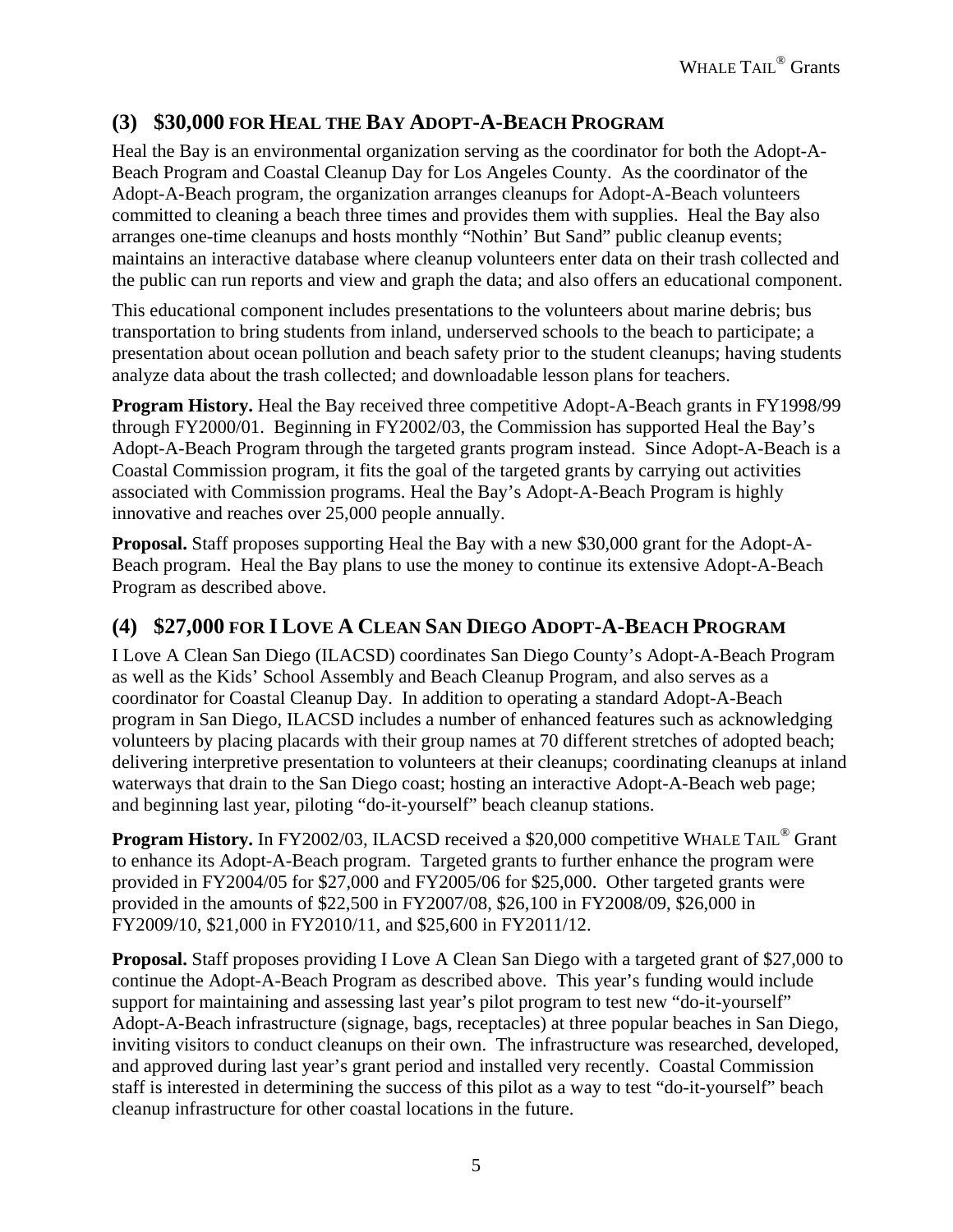## **(5) UP TO \$18,940 FOR UP TO FIVE BEACH WHEELCHAIR PURCHASES**

One of the goals of the Commission's education and access programs is to make it possible for *all* citizens of the state to experience the coast firsthand. With large balloon tires that are able to move across soft sand, beach wheelchairs expand coastal access for people who have difficulty walking due to permanent disability, injury, or old age.

**Program History.** Over the years, the Commission has helped numerous California beaches acquire a total of 44 beach wheelchairs to lend to members of the public. These chairs were purchased with \$63,170 from Whale Tail grants and \$14,175 from funds received from a lawsuit settlement over the 1990 *American Trader* oil spill. Of these 44 chairs, Crystal Cove State Park received one in 2002, two FY2007/08, and one in FY2010/11. Mendocino State Parks and Environmental Traveling Companions have never received CCC support for beach wheelchairs.

**Proposal.** *Two chairs in Mendocino County:* There are currently no working beach wheelchairs at any state park in Mendocino County. California State Parks has requested \$8,560 for two, with a storage locker for each: one at the sandy beach at the mouth of Big River in Mendocino Headlands State Park, which receives 900,000 visitors per year; and another at MacKerricher State Park, which has 3.5 miles of beach and 300,000 visitors per year.

*One chair in Sausalito, Marin County:* A grant of \$3,280 for Environmental Traveling Companions (ETC) would fund one chair at Schoonmaker Beach in Sausalito, Marin County. ETC leads kayaking trips for people with disabilities, and a wheelchair at the beach would allow someone unable to walk on the sand to have mobility on land after kayaking there. When not being used by ETC programs, the chair would be available for the public to borrow.

*Two chairs in Orange County:* Wheelchairs at Crystal Cove State Park are in very high demand due to the park's 1.5 million visitors per year, easily accessible beaches, and ADA-compliant lodging at the beach cottages. Three of the chairs previously funded by the Commission are no longer usable, and the fourth is being used by guests at the ADA-compliant cottage. The Crystal Cove Alliance (CCA) is seeking funding for a total of five new chairs. A grant of \$7,100 to the CCA would fund two chairs (plus some parts for future repairs) to be stationed at the park's historic district (with 800,000 visitors per year) and/or the El Moro campground on the coast. The State Coastal Conservancy is exploring matching this funding with a grant for the remaining three chairs. It is possible the Conservancy may also consider funding one of the other chairs mentioned above, in which case these grantees would not need the full \$18,940 from the Commission.

### **(6) \$168,000 FOR THE TIDES CENTER/MARINE EDUCATION PROJECT FOR SCHOOL-BASED MARINE EDUCATION AND THE COMMUNITY-BASED RESTORATION AND EDUCATION PROGRAM**

The mission of the Marine Education Project (MEP) is to preserve and restore the biodiversity and health of California's coastal and marine ecosystems through scientifically-supported community involvement, education, and action. Launched in 2000, MEP is a project of the nonprofit Tides Center in partnership with the Commission's Public Education Program. The MEP programs that would receive WHALE TAIL<sup>®</sup> funding are: the Community-Based Restoration and Education Program (CBREP), mobilizing volunteers to restore habitat at Upper Newport Bay and providing trainings to increase the capacity of volunteer coastal wetland restoration groups throughout California; and the statewide School-Based Marine Education Program.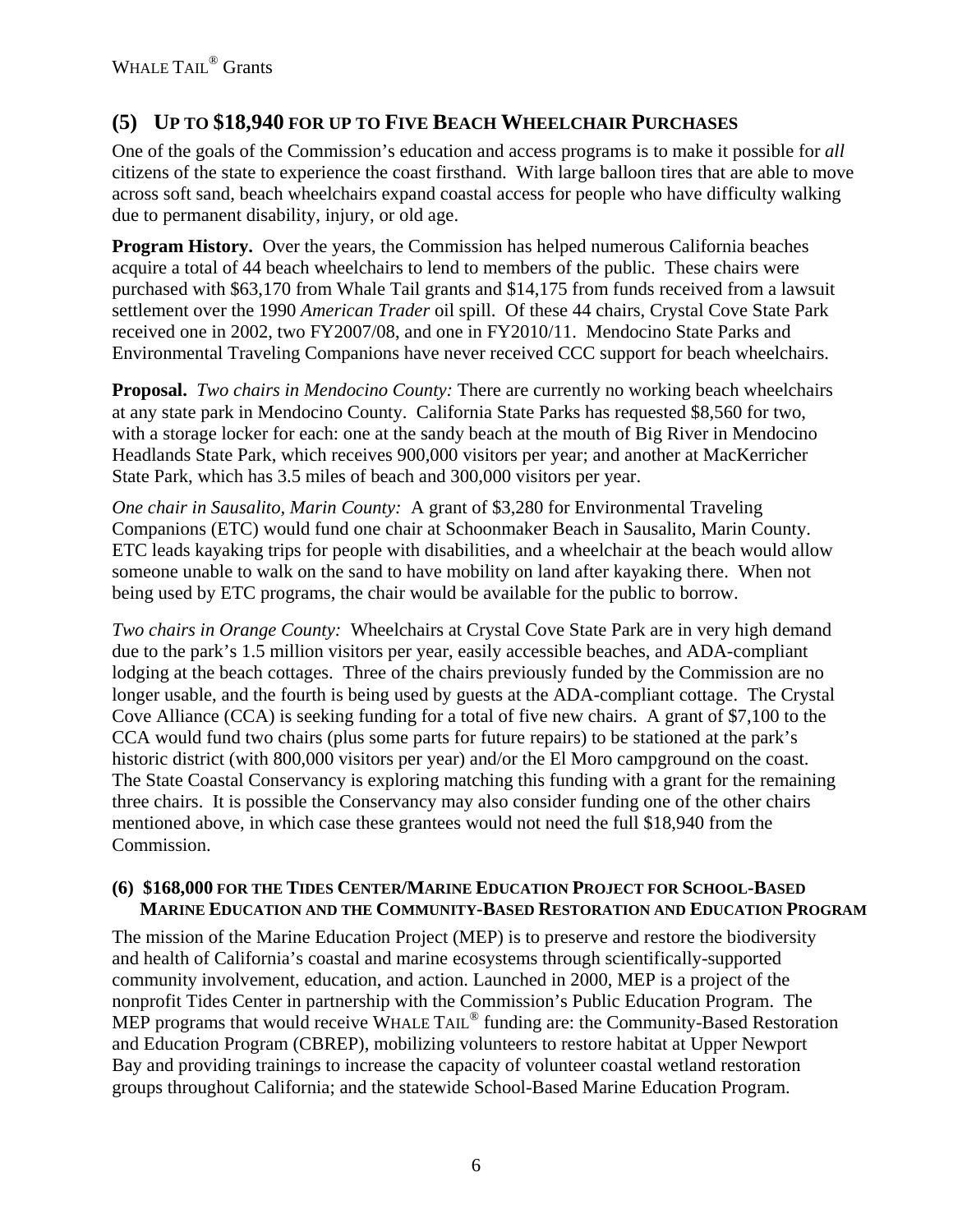**Program History.** Coastal Commission funding supported CBREP with a \$15,000 grant in FY2000/01, \$20,000 for printing a high school curriculum in FY2003/04, \$79,800 in FY2005/06, \$72,000 in FY2007/08, \$35,000 in FY2008/09, \$48,800 in FY2009/10, \$68,500 in FY2010/11, and \$74,500 in FY2011/12. (An additional \$48,000 was approved by Commissioners in FY2004/05 but later reallocated after money was raised from private sources.)

WHALE TAIL<sup>®</sup> grants were also made to support school-based marine education in the amounts of: \$88,400 in FY2003/04, \$81,700 in FY2004/05, \$80,000 in FY2005/06, \$35,500 in FY2006/07, \$56,000 in FY2007/08, \$62,000 in FY2008/09, \$70,500 in FY2009/10, \$70,400 in FY2010/11, and \$82,000 in FY2011/12.

**Proposal.** \$80,000 from this grant would allow the Marine Education Project to continue to provide statewide school-based marine education to students and to conduct teacher trainings using resources such as *Waves, Wetlands, and Watersheds*. MEP would also conduct outreach and develop new educational resources. A separate \$88,000 would support MEP's Community-Based Restoration and Education Program which will continue to recruit, train, and lead volunteers; restore wetland, riparian, and upland habitat and Upper Newport Bay; provide educational resources for students to learn about wetlands and engage in hands-on restoration; and lead capacity-building training workshops for other volunteer groups conducting coastal wetland restoration in California.

# **IV. APPROVAL OF RESERVE TO ALLOCATE AT A LATER DATE**

### **(1) \$45,000 TO PUT INTO TEMPORARY RESERVE**

In order to keep a modest amount of funding available for unforeseen needs, staff recommends that the Commission set aside a temporary reserve for several months.

**Program History.** Commissioners approved a temporary reserve in FY2001/02 when \$8,000 was set aside for unanticipated expenses associated with completing the "Waves, Wetlands, and Watersheds" curriculum. Another reserve of \$20,000 was approved in FY2003/04 in case it was needed to produce the "Our Wetlands, Our World" high school curriculum. Commissioners later approved using both reserves for those designated purposes. An unallocated reserve of \$26,000 in FY2011/12 ended up being divided into two additional targeted grants totaling \$16,000 and a remainder of \$10,000 that was added to the competitive grants budget. Other reserves set aside in FY2004/05 and FY2008/09 through FY2010/11 ended up not being needed and were added to the amount available for competitive WHALE TAIL® grants later in the year.

**Proposal.** Staff recommends maintaining funds in a temporary reserve to keep a small amount of grant funding available for potential opportunities which may arise. After determining whether these reserve funds are needed, staff will return to the Commissioners before the end of the fiscal year to request allocating these funds. If not needed by any other project, staff will add the extra funds to the budget for the WHALE TAIL® competitive grants program.

## **V. APPROVAL OF ABILITY TO REALLOCATE UNNEEDED FUNDS**

(1) In the event that one of the above targeted grantees *does not need all the funds* currently being allocated, Commissioners direct the staff to reallocate the remaining money to the competitive grants budget or add it to the \$45,000 reserve described above.